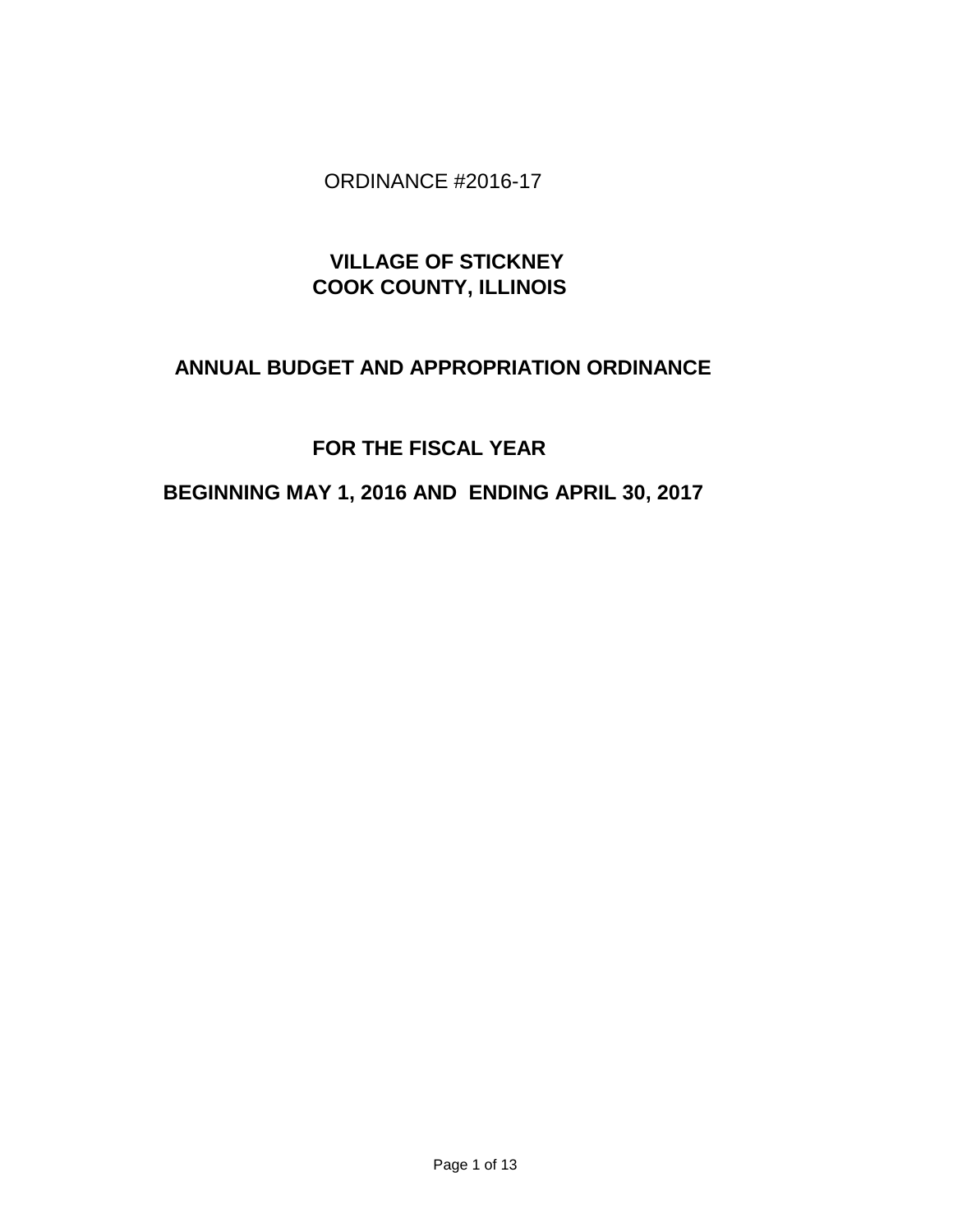## VILLAGE OF STICKNEY COOK COUNTY, ILLINOIS ANNUAL BUDGET AND APPROPRIATION ORDINANCE FOR THE FISCAL YEAR BEGINNING MAY 1, 2016 AND ENDING APRIL 30, 2017

BE IT ORDAINED by the President and Board of Trustees of the Village of Stickney, Cook County, Illinois, as follows:

SECTION 1. That the following sums, or as much thereof as may be authorized by law, be and the same is hereby appropriated to pay all necessary expenses and liabilities of the Village of Stickney, Cook County, Illinois. for the objects and purposes hereinafter stated for the fiscal year beginning May 1, 2016 and ending April 30, 2017.

#### **GENERAL FUND**

#### **EXECUTIVE AND LEGISLATIVE DEPARTMENT**

| 1.1  | Salary of Village President                                  | \$            | 21,500.00  |
|------|--------------------------------------------------------------|---------------|------------|
| 1.2  | Salaries of Village Trustees                                 |               | 43,200.00  |
| 1.3  | Salary of Liquor Commissioner                                |               | 3,500.00   |
|      |                                                              | $\sqrt[6]{3}$ | 68,200.00  |
|      |                                                              |               |            |
|      | <b>ADMINISTRATIVE DEPARTMENT</b>                             |               |            |
| 2.1  | Salary of Village Clerk                                      | \$            | 17,000.00  |
| 2.2  | Salary of Village Treasurer/Collector-partial                |               | 48,000.00  |
| 2.4  | Salary of office clerks-partial                              |               | 60,000.00  |
| 2.5  | Salary of building inspector                                 |               | 37,500.00  |
| 2.6  | Compensation of elecrical inspector                          |               | 8,000.00   |
| 2.7  | Compensation of three (3) Fire and Police Commission members |               | 6,000.00   |
| 2.8  | Expenses of Board of Fire and Police Commision               |               | 2,000.00   |
| 2.9  | Expenses for postage, stationery and supplies                |               | 10,000.00  |
| 2.10 | Purchase of license supplies                                 |               | 7,000.00   |
| 2.11 | IL Municipal League-membership and expenses                  |               | 2,000.00   |
| 2.12 | Printing and publishing                                      |               | 9,000.00   |
| 2.13 | Cost of preparing and publishing finanacial statements       |               | 1,800.00   |
| 2.14 | Employee insurance                                           |               | 11,200.00  |
| 2.15 | Computer maintenance and services                            |               | 20,000.00  |
| 2.16 | Expenses of Zoning Board of Appeals                          |               | 1,000.00   |
| 2.17 | Revision and recodification of ordinances                    |               | 3,500.00   |
| 2.19 | Plumbing inspection services                                 |               | 3,200.00   |
| 2.22 | W.C.M.C.-membership and expenses                             |               | 12,000.00  |
| 2.23 | <b>Salary Safety Committee</b>                               |               | 23,500.00  |
|      |                                                              | \$            | 282,700.00 |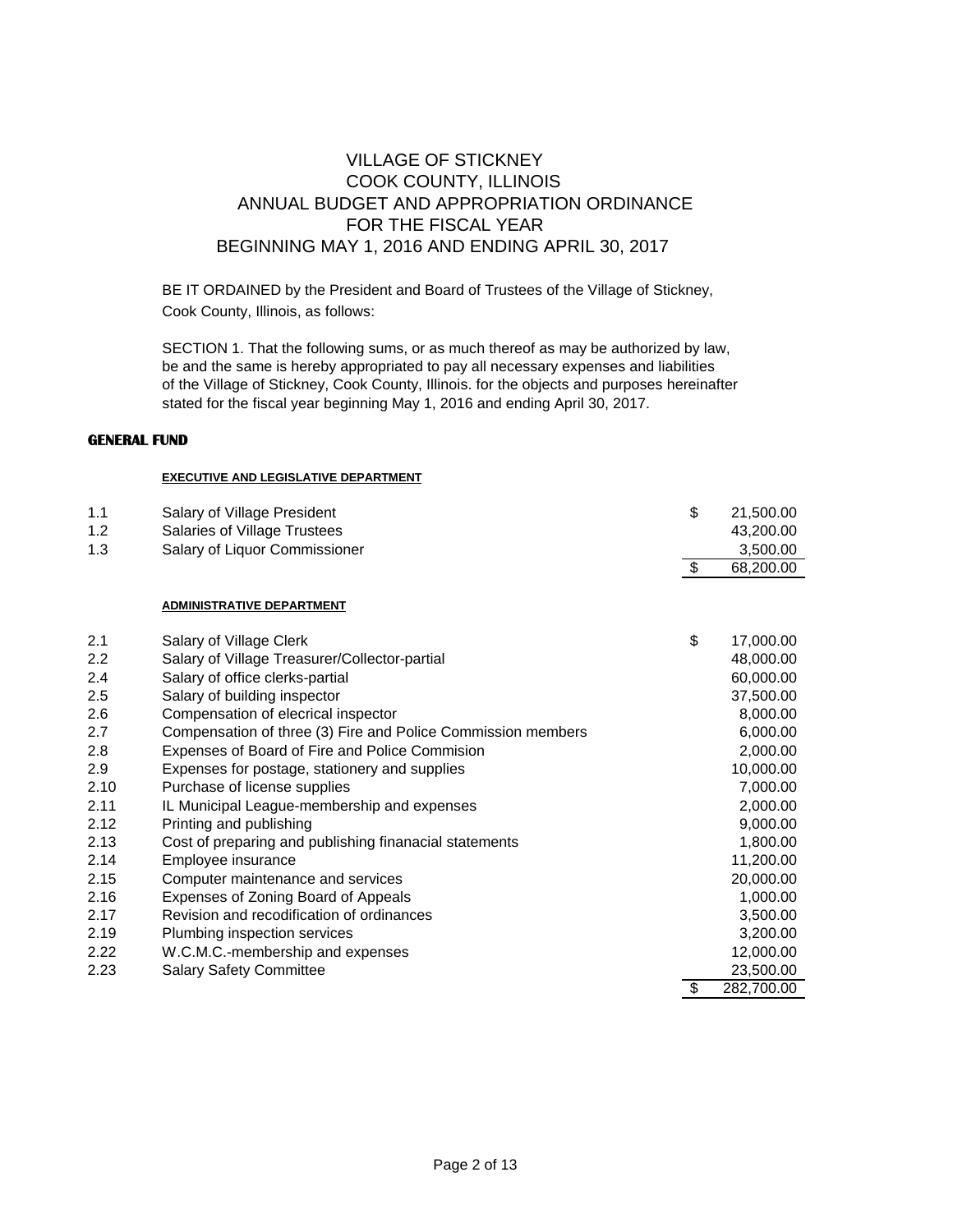#### **PROFESSIONAL SERVICES**

| 3.2  | Legal services                                        | \$<br>150,000.00   |
|------|-------------------------------------------------------|--------------------|
| 3.3  | Village Prosecutor                                    | 21,600.00          |
| 3.4  | Other professional fees                               | 6,000.00           |
| 3.5  | <b>Engineering services</b>                           | 6,000.00           |
| 3.6  | Lobbyist                                              | 18,000.00          |
|      |                                                       | \$<br>201,600.00   |
|      | POLICE DEPARTMENT                                     |                    |
| 4.1  | Salary of Chief of Police                             | \$<br>107,000.00   |
| 4.2  | Salary of Deputy Police Chief                         | 92,000.00          |
| 4.4  | Salaries of Sergeants of Police                       | 281,000.00         |
| 4.5  | Salaries of Patrolmen                                 | 858,000.00         |
| 4.6  | Salaries of special police duties                     | 170,000.00         |
| 4.7  | <b>Salaries of Radio Clerks</b>                       | 272,000.00         |
| 4.8  | Salary of Ordinance Control Officer                   | 35,000.00          |
| 4.9  | Cost of maintaining motor equipment                   | 45,000.00          |
| 4.10 | Cost of maintaining communication equipment           | 30,000.00          |
| 4.11 | Expenses for stationery, printing and office supplies | 4,500.00           |
| 4.12 | Operating expenses, equipment and supplies            | 20,000.00          |
| 4.13 | Motor fuel cost                                       | 50,000.00          |
| 4.14 | Education and training costs                          | 12,000.00          |
| 4.15 | Employee insurance                                    | 360,000.00         |
| 4.16 | Maintenance of gun range                              | 3,000.00           |
| 4.17 | Clothing allowance                                    | 16,850.00          |
| 4.18 | Adjudication                                          | 55,200.00          |
| 4.19 | Computer maintenance and services                     | 20,000.00          |
| 4.20 | Animal control contractual service                    | 1,000.00           |
| 4.21 | <b>Adjudication Hearing Officer</b>                   | 8,400.00           |
| 4.22 | Police Officers' holiday pay                          | 95,000.00          |
| 4.23 | Salary of Police Corporal                             | 6,600.00           |
| 4.26 | Leads Supervisor                                      | 2,100.00           |
|      |                                                       | \$<br>2,544,650.00 |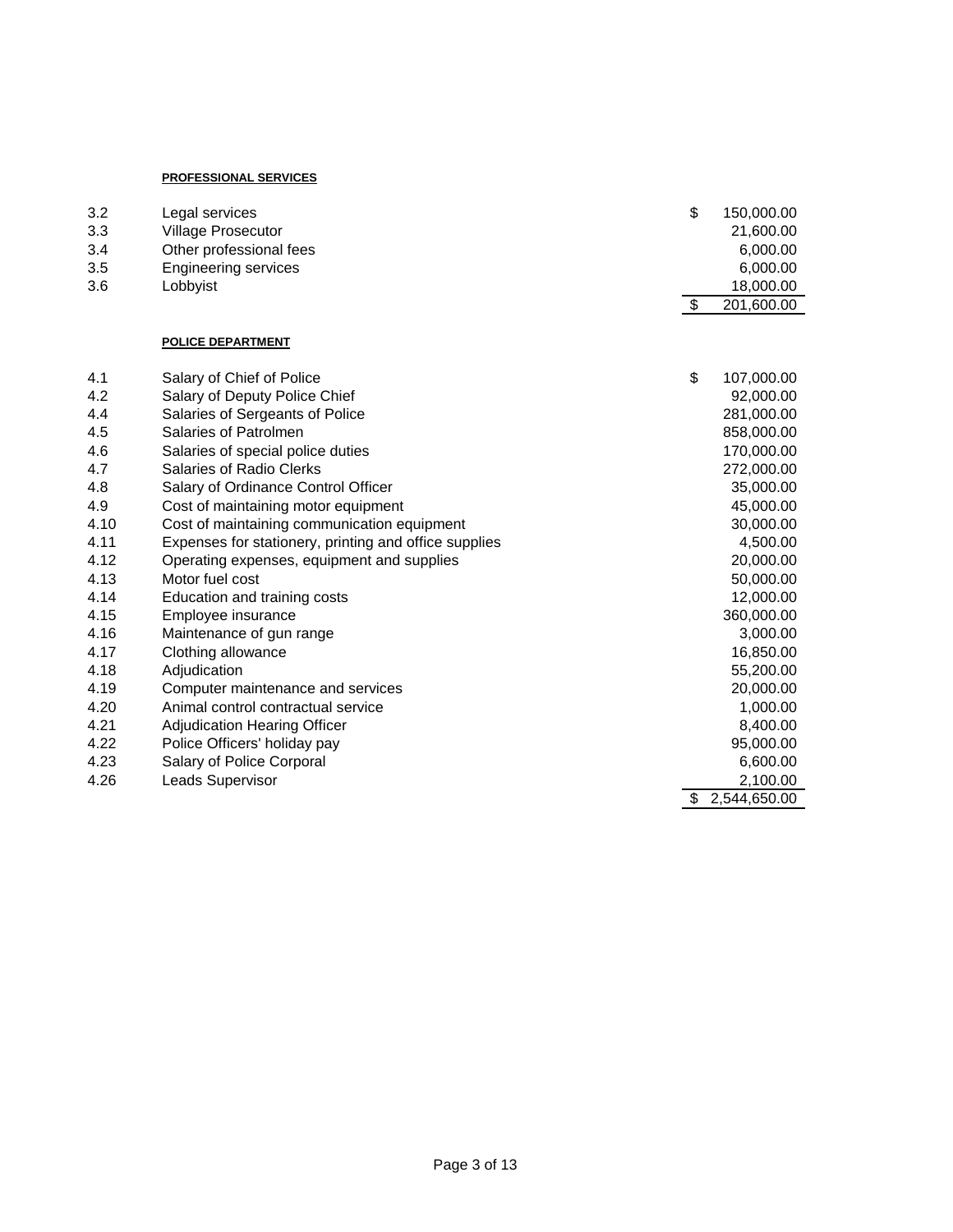#### **FIRE DEPARTMENT**

| 5.1  | Salary of Fire Chief                                                | \$<br>73,500.00    |
|------|---------------------------------------------------------------------|--------------------|
| 5.2  | Salaries of firemen                                                 | 985,000.00         |
| 5.3  | Salaries of fire inspectors                                         | 32,000.00          |
| 5.4  | <b>MABAS Division XI Dues</b>                                       | 10,000.00          |
| 5.5  | Expense of stationery, printing and office supplies                 | 3,000.00           |
| 5.6  | Motor fuel cost                                                     | 15,000.00          |
| 5.7  | Repair & maintenance of motor equipment                             | 40,000.00          |
| 5.8  | Cost of maintaining communication equipment                         | 14,000.00          |
| 5.9  | Cost of operating supplies                                          | 24,000.00          |
| 5.10 | Education and training costs                                        | 10,000.00          |
| 5.11 | Purchase of fire fighting clothing                                  | 25,000.00          |
| 5.12 | Purchase of operating equipment                                     | 24,000.00          |
| 5.13 | Emergency vehicle priority system                                   | 1,000.00           |
| 5.14 | Medical examinations                                                | 13,000.00          |
| 5.15 | Computer maintenance and services                                   | 10,000.00          |
| 5.16 | Ambulance billing services                                          | 12,000.00          |
| 5.17 | Purchase of breathing apparatus                                     | 8,000.00           |
| 5.18 | Grant - Equipment                                                   | 160,000.00         |
| 5.19 | Employee insurance                                                  | 24,000.00          |
|      |                                                                     | \$<br>1,483,500.00 |
|      |                                                                     |                    |
|      | <b>PUBLIC WORKS DEPARTMENT</b>                                      |                    |
| 6.1  | Salary of Village Supervisor-partial                                | \$<br>47,500.00    |
| 6.2  | Office supplies                                                     | 1,000.00           |
| 6.3  | Cost of material-repairing streets                                  | 7,000.00           |
| 6.4  | Cost of material-repairing alleys                                   | 2,000.00           |
| 6.5  | Cost of repairing-public walks                                      | 7,000.00           |
| 6.6  | Cost of repairing-public walks 50/50 curbing and A.D.A requirements | 20,000.00          |
| 6.7  | Cost of-trimming and removal of trees                               | 50,000.00          |
| 6.8  | Repair and maintenance-motorized equipment                          | 23,000.00          |
| 6.10 | Computer maintenance and services                                   | 3,000.00           |
| 6.11 | Purchase of traffic regulations and street signs                    | 6,000.00           |
| 6.12 | Cost of material-street snow removal                                | 5,000.00           |
| 6.13 | Purchase of maintenance supplies                                    | 4,000.00           |
| 6.14 | Purchase and repair of maintenance equipment                        | 7,000.00           |
| 6.15 | Payment of energy maintenance and repair of alley and street lights | 70,000.00          |
| 6.16 | Maintenance of private property                                     | 6,000.00           |
|      |                                                                     | \$<br>258,500.00   |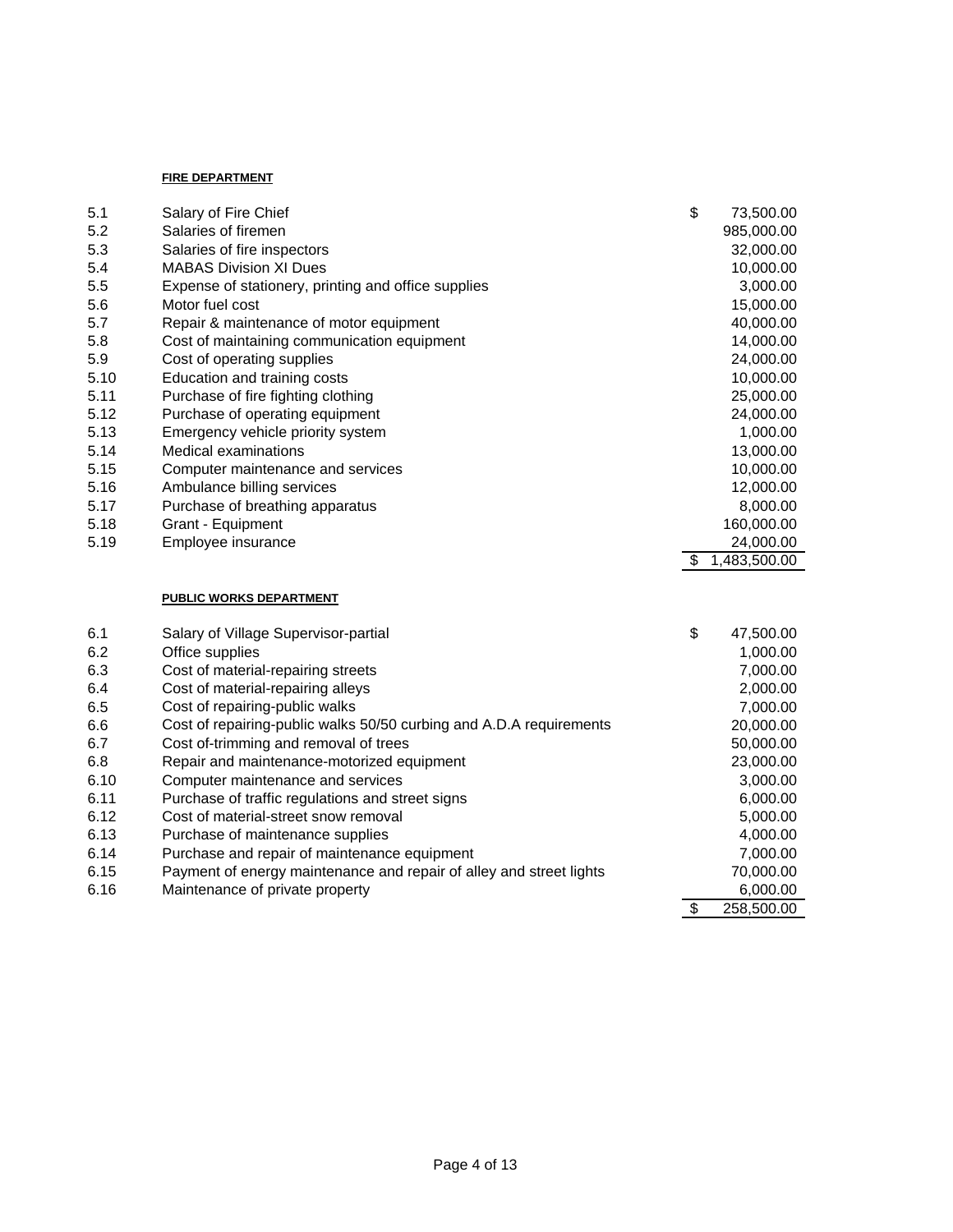#### **PUBLIC BUILDINGS AND GROUNDS**

| 7.1<br>7.2<br>7.3<br>7.5<br>7.6 | <b>Janitorial Services</b><br>Heating/Electric-Village Hall<br>Telephone services<br>Maintenance and repair of building<br>Purchase of supplies | \$            | 22,500.00<br>7,000.00<br>66,000.00<br>75,000.00<br>8,000.00 |
|---------------------------------|-------------------------------------------------------------------------------------------------------------------------------------------------|---------------|-------------------------------------------------------------|
| 7.7                             | Security and fire systems                                                                                                                       | \$            | 22,000.00<br>200,500.00                                     |
|                                 | <b>MISCELLANOUS</b>                                                                                                                             |               |                                                             |
| 8.1                             | Contingencies                                                                                                                                   | $\sqrt[6]{3}$ | 25,000.00                                                   |
|                                 | <b>SANITATION DEPARTMENT</b>                                                                                                                    |               |                                                             |
| 9.1                             | Salaries of employees                                                                                                                           | \$            | 371,000.00                                                  |
| 9.2                             | Cost of maintenance and repair-motorized equipment                                                                                              |               | 80,000.00                                                   |
| 9.3                             | Motor fuel purchase                                                                                                                             |               | 30,000.00                                                   |
| 9.4                             | Purchase of materials and supplies                                                                                                              |               | 3,500.00                                                    |
| 9.5                             | Disposal service charge                                                                                                                         |               | 10,000.00                                                   |
| 9.6                             | Uniforms                                                                                                                                        |               | 12,000.00                                                   |
| 9.7                             | Employee insurance                                                                                                                              |               | 107,000.00                                                  |
| 9.8                             | <b>Medical examinations</b>                                                                                                                     |               | 1,000.00                                                    |
| 9.10                            | Purchase of containers and recycling bins                                                                                                       |               | 15,000.00                                                   |
|                                 |                                                                                                                                                 | \$            | 629,500.00                                                  |
|                                 | <b>INSURANCE</b>                                                                                                                                |               |                                                             |
| 10.1                            | Insurance                                                                                                                                       | $\frac{1}{2}$ | 250,000.00                                                  |
|                                 | <b>AUDITING</b>                                                                                                                                 |               |                                                             |
| 11.1                            | Auditing services                                                                                                                               | \$            | 21,000.00                                                   |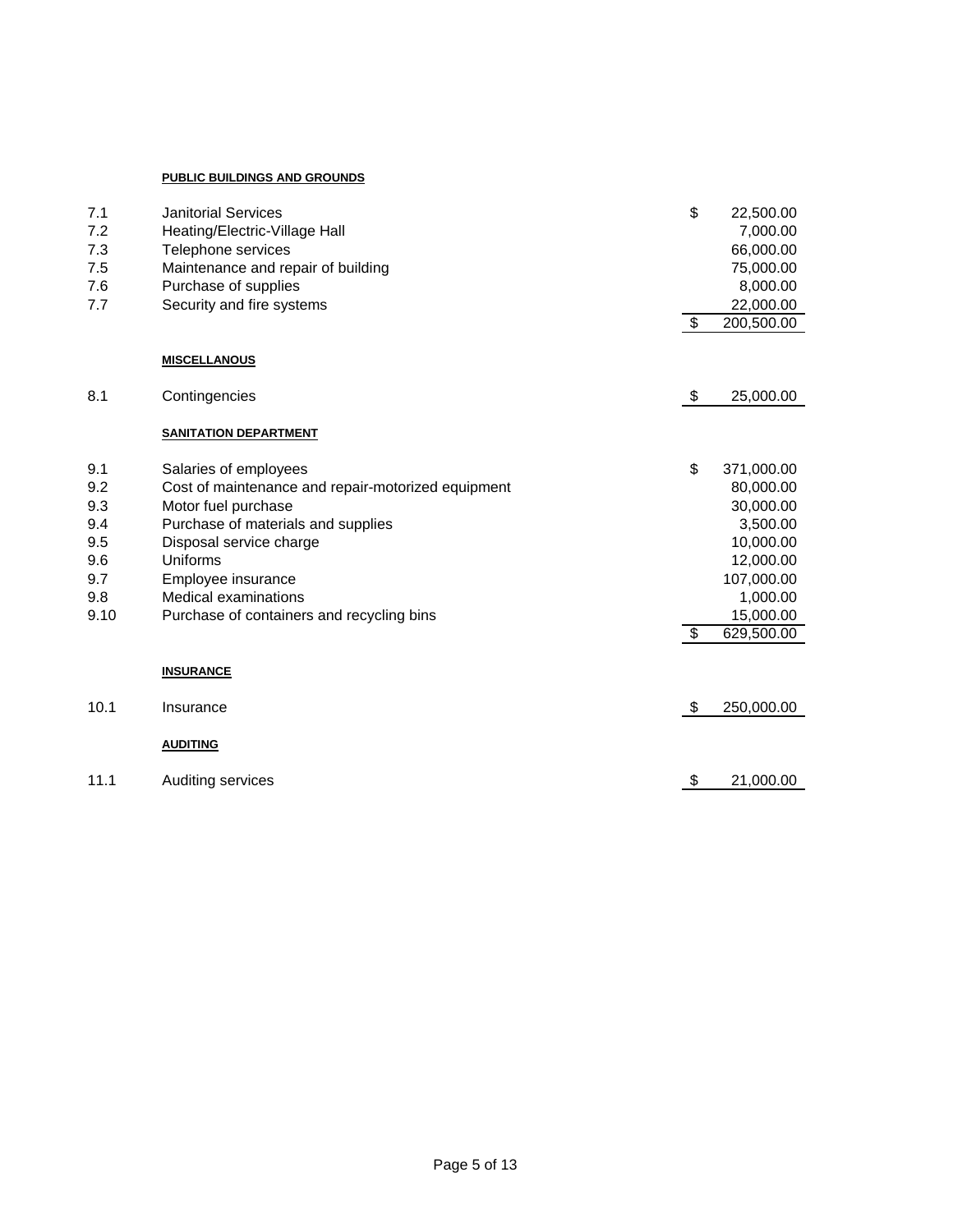#### **MUNICIPAL RETIREMENT**

| 12.1  | Municipal retirement                        | \$<br>150,000.00 |
|-------|---------------------------------------------|------------------|
| 12.2  | FICA and medicare                           | 182,000.00       |
| 12.3  | Unemployment taxes                          | 15,000.00        |
|       |                                             | \$<br>347,000.00 |
|       | <b>CONTRIBUTIONS TO POLICE PENSION FUND</b> |                  |
| 14.1  | Real estate taxes                           | \$<br>794,692.00 |
|       | <b>PARKS &amp; RECREATION</b>               |                  |
| 17.1  | Salaries-Parks & Recreation                 | \$<br>10,000.00  |
| 17.3  | <b>Stickney Recreation Center</b>           | 15,000.00        |
| 17.4  | Maintenance & Supplies                      | 20,000.00        |
| 17.5  | Activities                                  | 10,000.00        |
| 17.6  | Equipment                                   | 5,000.00         |
| 17.7  | <b>Stickney Baseball Association</b>        | 2,500.00         |
| 17.8  | <b>Stickney Golden Agers</b>                | 1,500.00         |
| 17.9  | <b>Stickney Senior Citizens</b>             | 1,500.00         |
| 17.12 | <b>Stickney Youth Football</b>              | 2,500.00         |
|       |                                             | \$<br>68,000.00  |

 $\frac{$7,174,842.00}{1}$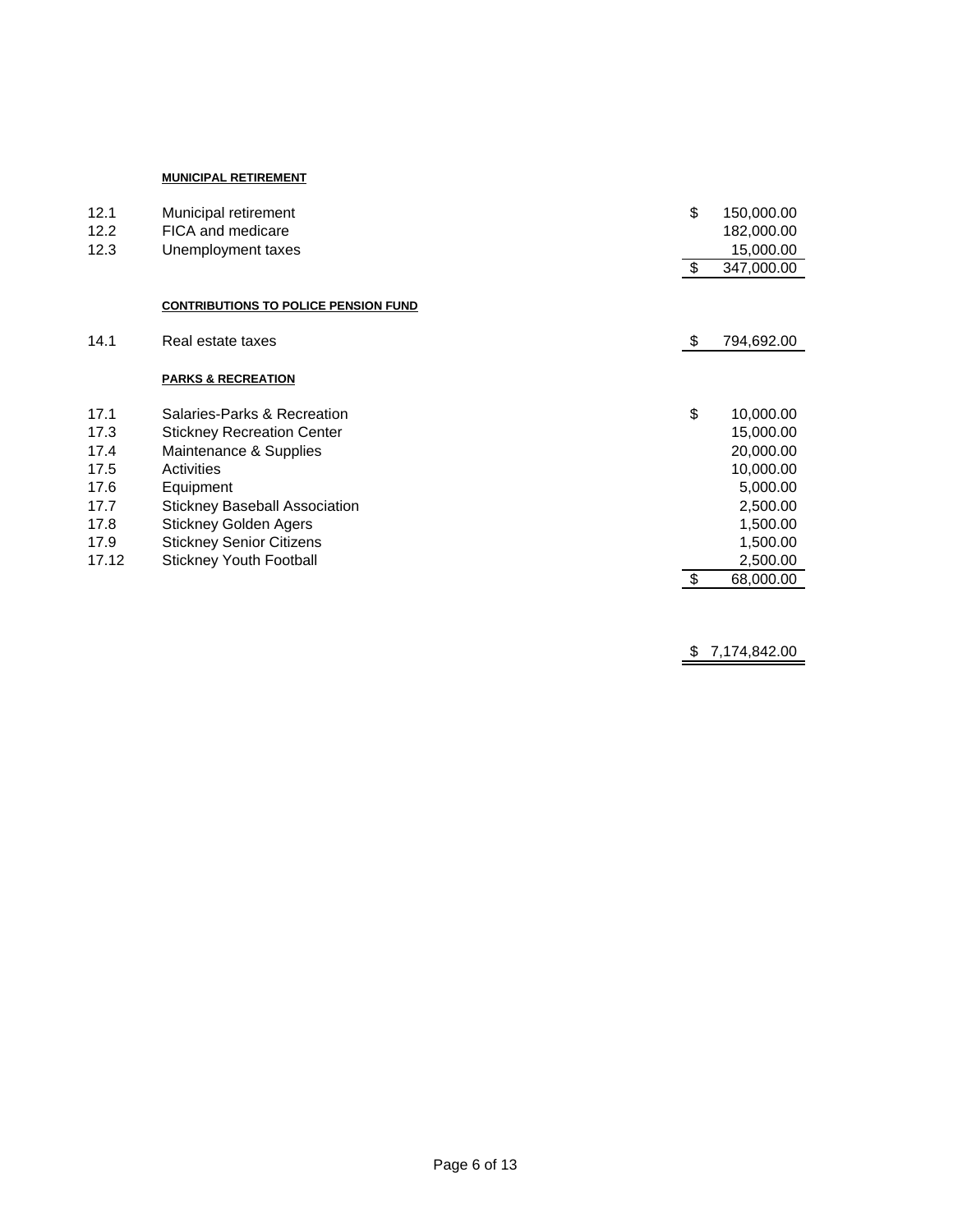### **WATER FUND**

| 13.1  | Purchase of water                                 | \$<br>2,300,000.00 |
|-------|---------------------------------------------------|--------------------|
| 13.2  | Electric power at reservoir                       | 40,000.00          |
| 13.3  | Purchase of meters & system                       | 30,000.00          |
| 13.4  | Purchase of materials and supplies                | 5,000.00           |
| 13.5  | Contractual repairs to system                     | 120,000.00         |
| 13.6  | Salary of Supervisor-partial                      | 37,700.00          |
| 13.7  | Upgrade of computers                              | 5,000.00           |
| 13.8  | Salaries of Water Department employees            | 201,000.00         |
| 13.9  | Salary of Village Treasurer/Collector-partial     | 49,000.00          |
| 13.10 | Salaries of office clerks-partial                 | 104,000.00         |
| 13.11 | Office supplies, postage & stationery             | 6,000.00           |
| 13.12 | Telephone service                                 | 15,000.00          |
| 13.13 | Maintenance & repair of office equipment          | 3,000.00           |
| 13.14 | Maintenance & repair of pumping station           | 130,000.00         |
| 13.15 | Auditing services                                 | 12,000.00          |
| 13.16 | Purchase of operating equipment                   | 1,000.00           |
| 13.17 | Motor fuel costs                                  | 3,000.00           |
| 13.18 | Maintenance & repair motorized equipment          | 3,000.00           |
| 13.19 | Insurance                                         | 54,000.00          |
| 13.21 | Purchase of heating fuel                          | 3,000.00           |
| 13.23 | Employee insurance                                | 108,000.00         |
| 13.24 | Municipal retirement                              | 48,500.00          |
| 13.25 | Contingencies                                     | 5,000.00           |
| 13.26 | Purchase & installation of fire hydrants          | 20,000.00          |
| 13.28 | Computer maintenance and services                 | 5,000.00           |
| 13.29 | Lead treatment & water sampling                   | 7,000.00           |
| 13.33 | Cost of-cleaning sewers, inlets and catch basins  | 40,000.00          |
| 13.35 | Cost of-material, installing and repairing sewers | 70,000.00          |
| 13.36 | Unemployment Tax                                  | 2,000.00           |
| 13.37 | <b>FICA and Medicare Tax</b>                      | 37,500.00          |
| 13.38 | Water main repairs                                | 30,000.00          |
| 13.39 | Depreciation                                      | 115,000.00         |
|       |                                                   | \$<br>3,609,700.00 |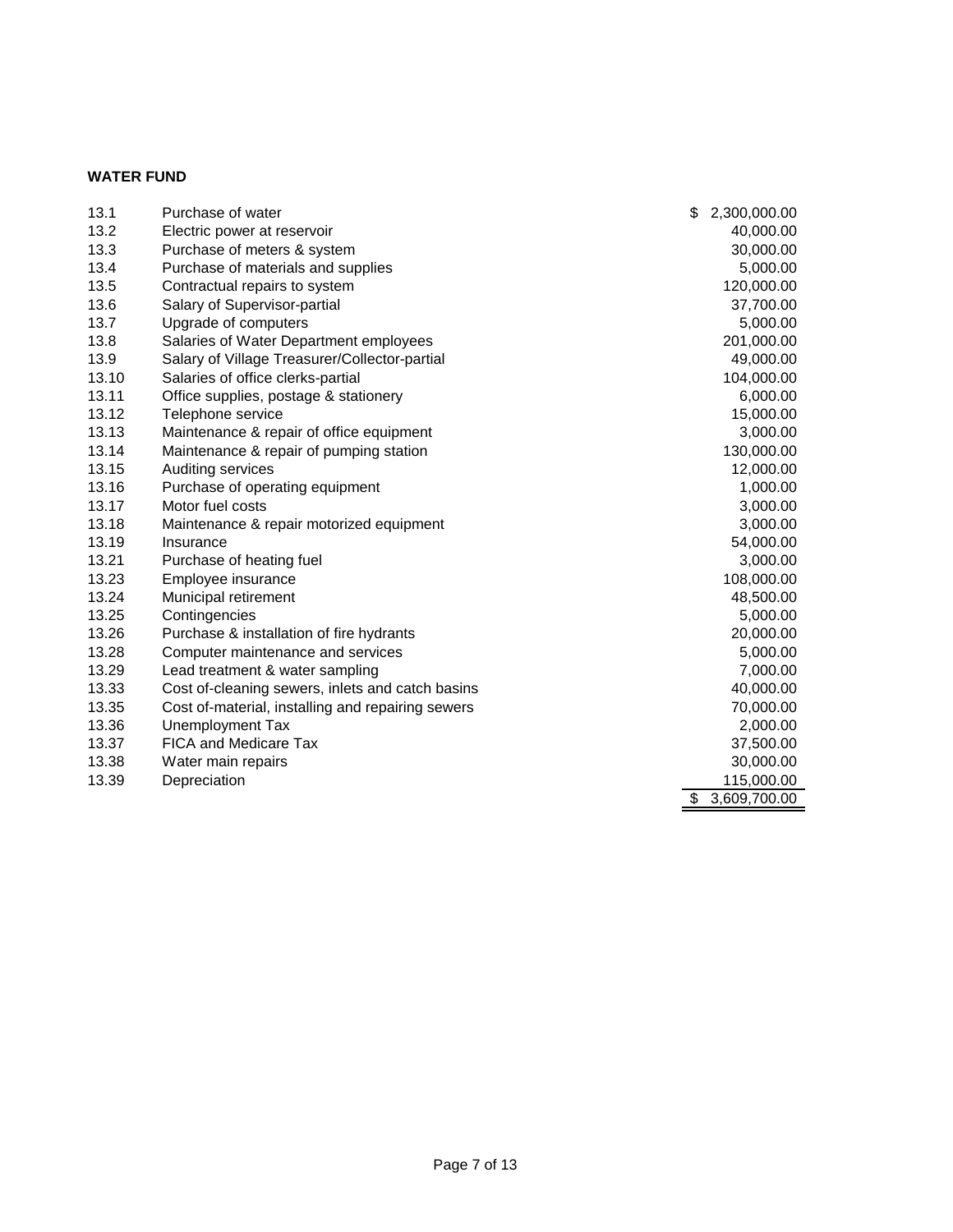### **BOND & INTERST FUND**

|                        | Interest                                 | \$                      | 318,293.00      |
|------------------------|------------------------------------------|-------------------------|-----------------|
|                        | Principal                                |                         | 465,000.00      |
|                        |                                          |                         |                 |
|                        |                                          | \$                      | 783,293.00      |
|                        |                                          |                         |                 |
|                        | <b>CAPITAL PROJECTS FUND</b>             |                         |                 |
|                        |                                          |                         |                 |
|                        | Equipment and other capital expenditures | \$                      | 400,000.00      |
|                        | <b>MOTOR FUEL TAX FUND</b>               |                         |                 |
|                        |                                          |                         |                 |
|                        | Maintenance-salt                         | \$                      | 85,000.00       |
|                        | Maintenance engineering                  |                         | 2,000.00        |
|                        | Construction                             |                         | 200,000.00      |
|                        | Engineering                              |                         | 25,000.00       |
|                        |                                          | $\overline{\$}$         | 312,000.00      |
|                        |                                          |                         |                 |
|                        |                                          |                         |                 |
|                        | <b>EMERGENCY TELEPHONE SYSTEM FUND</b>   |                         |                 |
|                        | Maintenance of system                    | \$                      | 42,000.00       |
|                        | Transfer to Capital Projects Fund        |                         | 18,000.00       |
|                        |                                          | $\overline{\$}$         | 60,000.00       |
|                        |                                          |                         |                 |
| <b>1505 ACCOUNT</b>    |                                          |                         |                 |
|                        |                                          |                         |                 |
|                        | <b>Returned Seizures</b>                 | \$                      | 3,000.00        |
|                        |                                          |                         |                 |
|                        | Equipment                                |                         | 7,500.00        |
|                        | Supplies                                 |                         | 1,000.00        |
|                        | Investigations                           |                         | 1,000.00        |
|                        |                                          | $\overline{\$}$         | 12,500.00       |
|                        |                                          |                         |                 |
|                        | <b>POLICE REVENUE SHARING</b>            |                         |                 |
|                        |                                          |                         |                 |
|                        | Equipment                                | \$                      | 2,580.00        |
|                        |                                          |                         |                 |
| <b>FAMILY DAY</b>      |                                          |                         |                 |
|                        | Program expenses                         | $\sqrt[6]{\frac{1}{2}}$ | 20,000.00       |
|                        |                                          |                         |                 |
|                        |                                          |                         |                 |
|                        |                                          |                         |                 |
| <b>TOTAL-ALL FUNDS</b> |                                          |                         | \$12,374,915.00 |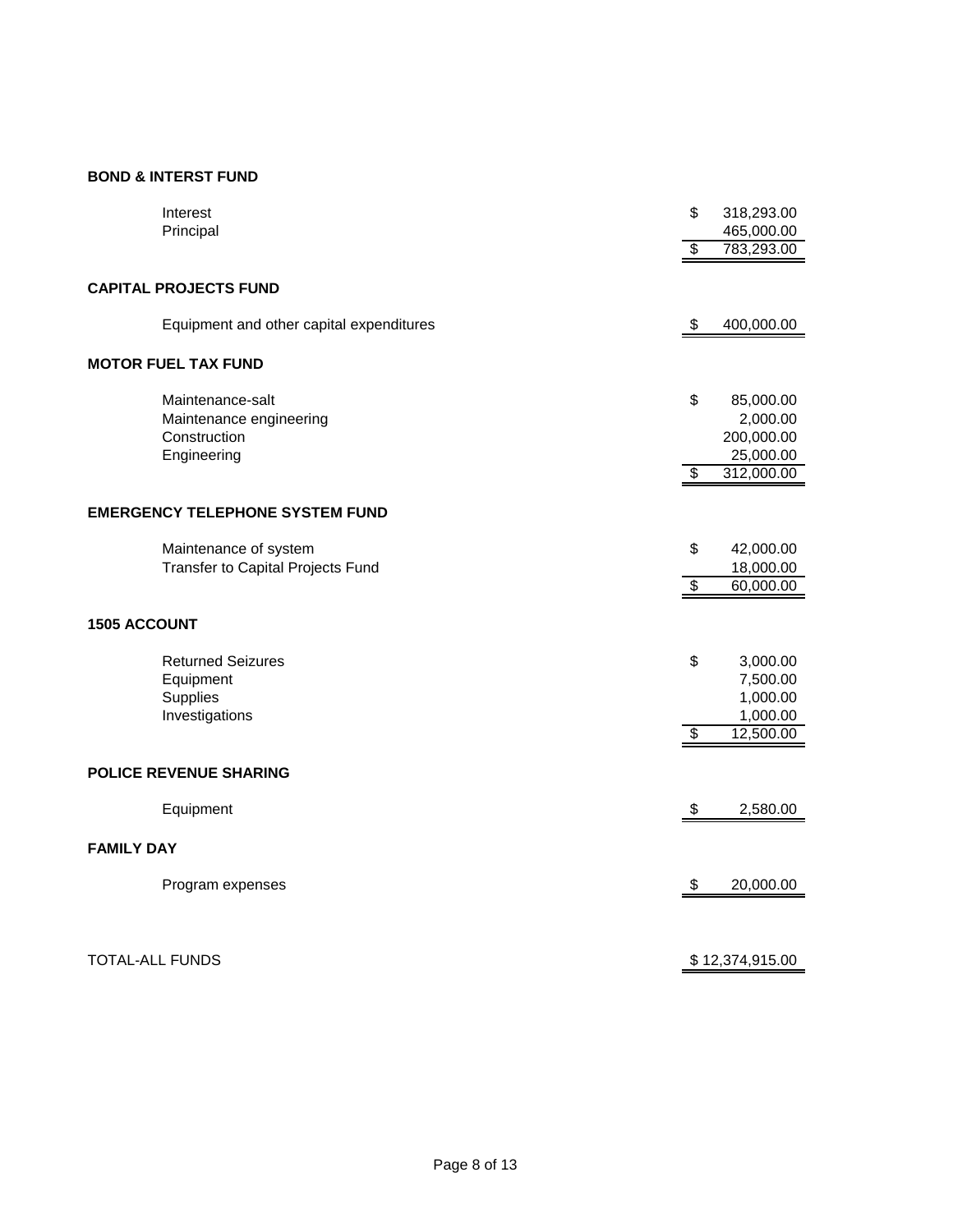## **SUMMARY**

| <b>General Fund</b>                         |                    |
|---------------------------------------------|--------------------|
| <b>Executive and Legislative Department</b> | \$<br>68,200.00    |
| <b>Administration Department</b>            | 282,700.00         |
| <b>Professional Services</b>                | 201,600.00         |
| <b>Police Department</b>                    | 2,544,650.00       |
| <b>Fire Department</b>                      | 1,483,500.00       |
| <b>Public Works Department</b>              | 258,500.00         |
| <b>Public Buildings and Grounds</b>         | 200,500.00         |
| Miscellaneous                               | 25,000.00          |
| <b>Sanitation Department</b>                | 629,500.00         |
| Insurance                                   | 250,000.00         |
| Auditing                                    | 21,000.00          |
| Municipal Retirement Fund                   | 347,000.00         |
| <b>Contributions to Police Pension Fund</b> | 794,692.00         |
| Parks & Recreation                          | 68,000.00          |
|                                             | 7,174,842.00<br>\$ |
|                                             |                    |
| <b>Water Fund</b>                           | 3,609,700.00       |
| Bond & Interest Fund                        | 783,293.00         |
| Capital Projects Fund                       | 400,000.00         |
| Motor Fuel Tax Fund                         | 312,000.00         |
| <b>Emergency Telephone System Fund</b>      | 60,000.00          |
| 1505 Account                                | 12,500.00          |
| Police Revenue Sharing                      | 2,580.00           |
| <b>Family Day</b>                           | 20,000.00          |
| <b>TOTAL-ALL FUNDS</b>                      | \$12,374,915.00    |
|                                             |                    |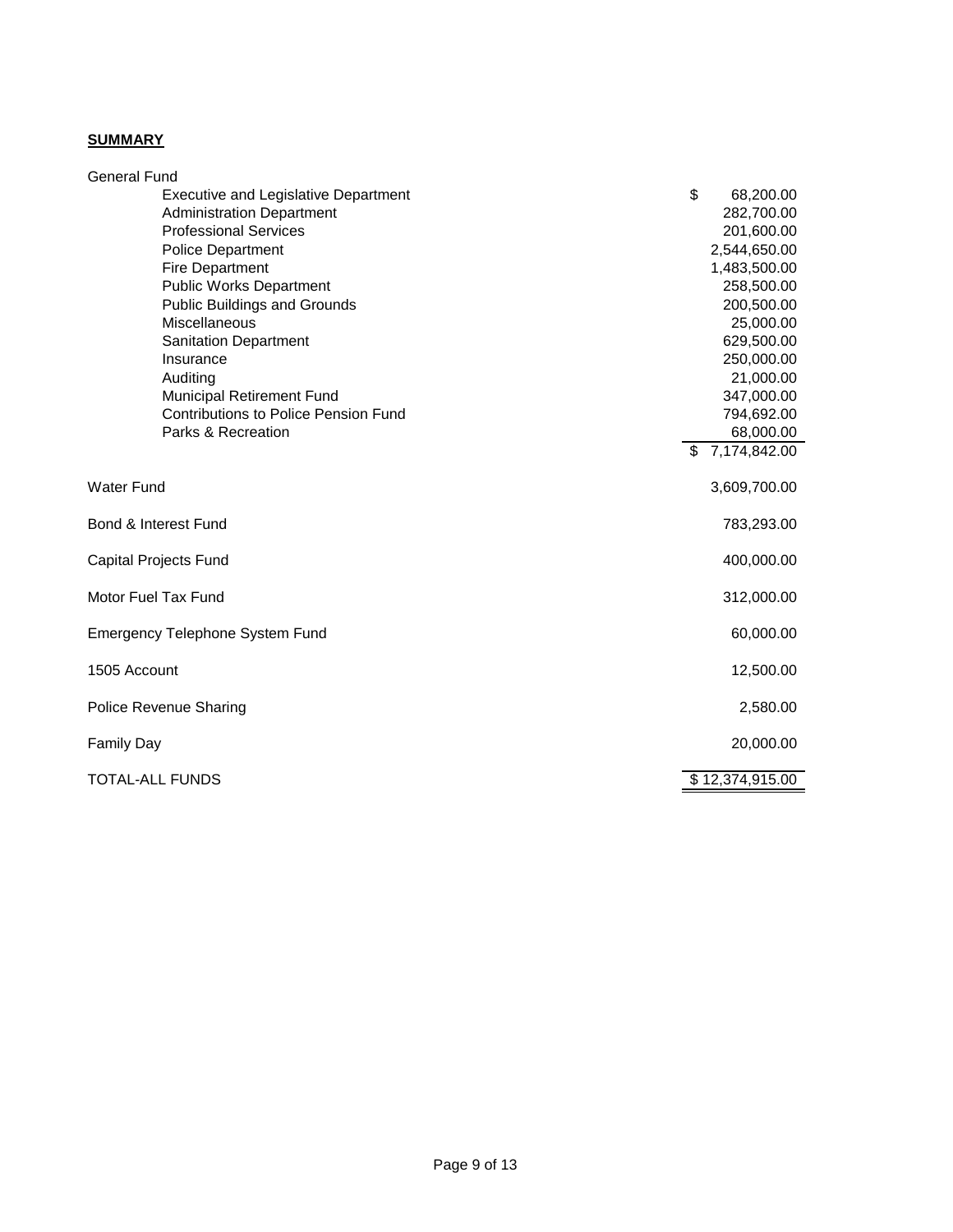SECTION 2. That the unexpended balance, if any, for the foregoing appropriations of this Ordinance and also the excess receipts, if any, in the collection of the tax levy of this year and also the excess, if any of the estimated receipts of this year not belonging to any special fund over the estimates thereof, and all unappropriated receipts of this year not derived from or belonging to any special fund, are hereby appropriated to the General Fund.

SECTION 3. This Ordnance shall be in full force and effect from and after its passage approval and publication as provided by law.

PASSED AND APPROVED at the regular meeting of the President & Board of Trustees of the Village of Stickney, Illinois, this 19th day of July, 2016.

- AYES: Trustees Fuentes, Lazansky, President Morelli<br>NAYS: Trustees Hreisa. Savopoulos
- Trustees Hrejsa, Savopoulos
- ABSENT: Trustees Milenkovic, White

\_\_\_\_\_\_\_\_\_\_\_\_\_\_\_\_\_\_\_\_\_\_\_\_\_\_\_\_\_\_\_\_\_\_\_\_\_\_ Village President

ATTEST:

\_\_\_\_\_\_\_\_\_\_\_\_\_\_\_\_\_\_\_\_\_\_\_\_\_\_\_\_\_\_\_\_\_\_\_\_ Village Clerk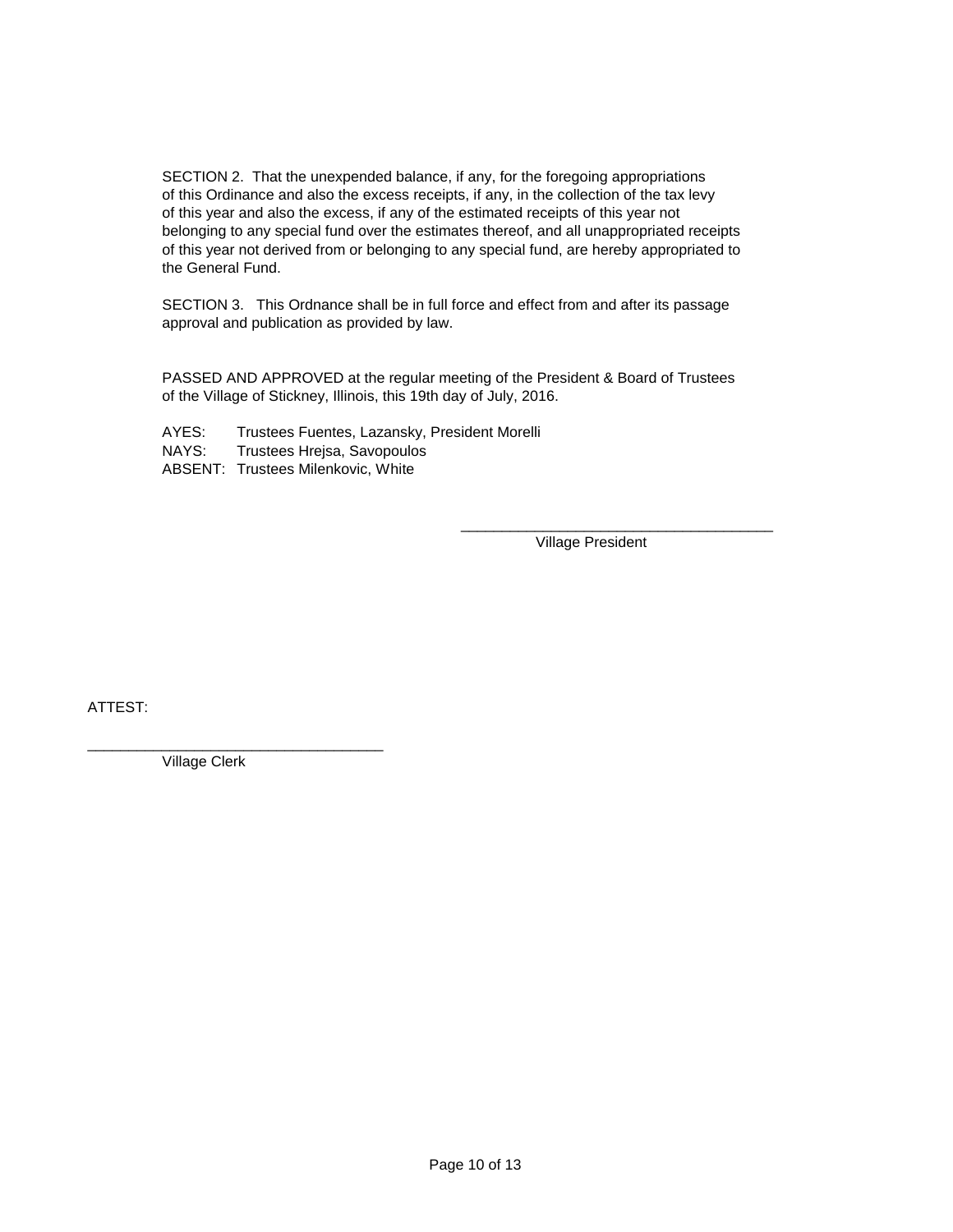#### **CERTIFICATE OF ESTIMATE OF REVENUE**

 I, Kurt Kasnicka, the duly qualified and acting Chief Fiscal Officer of the VILLAGE OF STICKNEY, Cook County, Illinois, do certify the following estimate of revenue for the fiscal year beginning May 1, 2016 and ending April 30, 2017.

#### **GENERAL FUND**

| Real estate taxes                 | \$<br>2,615,737.00 |
|-----------------------------------|--------------------|
| Personal property replacement tax | 135,000.00         |
| State income tax                  | 900,000.00         |
| State sales tax                   | 725,000.00         |
| Race Track - Admission tax        | 5,000.00           |
| Race Track - Parking tax          | 5,000.00           |
| Interest                          | 600.00             |
| Garbage disposal fees             | 270,000.00         |
| Police fines                      | 280,000.00         |
| <b>Business licenses</b>          | 90,000.00          |
| Liquor licenses                   | 12,000.00          |
| Cigarette licenses                | 300.00             |
| <b>Tank Licenses</b>              | 19,000.00          |
| Auto licenses                     | 65,000.00          |
| <b>Truck licenses</b>             | 17,000.00          |
| Animal licenses                   | 3,200.00           |
| Amusement/machine licenses        | 28,000.00          |
| Road & Bridge real estate taxes   | 8,000.00           |
| <b>Building permits</b>           | 75,000.00          |
| Gasoline Tax                      | 156,000.00         |
| Video gaming tax                  | 54,000.00          |
| Utility tax - electric            | 325,000.00         |
| Utility tax - gas                 | 450,000.00         |
| Utility tax - telephone           | 190,000.00         |
| Franchise tax                     | 72,000.00          |
| Real estate transfer tax          | 85,000.00          |
| Entertainment fees                | 3,000.00           |
| Miscellaneous                     | 64,205.00          |
| Special events                    | 10,000.00          |
| Parks & recreation                | 12,000.00          |
| Motorcycle licenses               | 300.00             |
| Real estate exempt fees           | 2,000.00           |
| Ambulance fees                    | 150,000.00         |
| Sidewalk program                  | 6,000.00           |
| Real estate inspection fee        | 6,000.00           |
| <b>Grant - Fire Department</b>    | 150,000.00         |
| Rental of towers                  | 146,500.00         |
| Miscellaneous - Police Department | 24,000.00          |
| Miscellaneous - Fire Department   | 15,000.00          |
| Reserves                          |                    |
|                                   | \$<br>7,174,842.00 |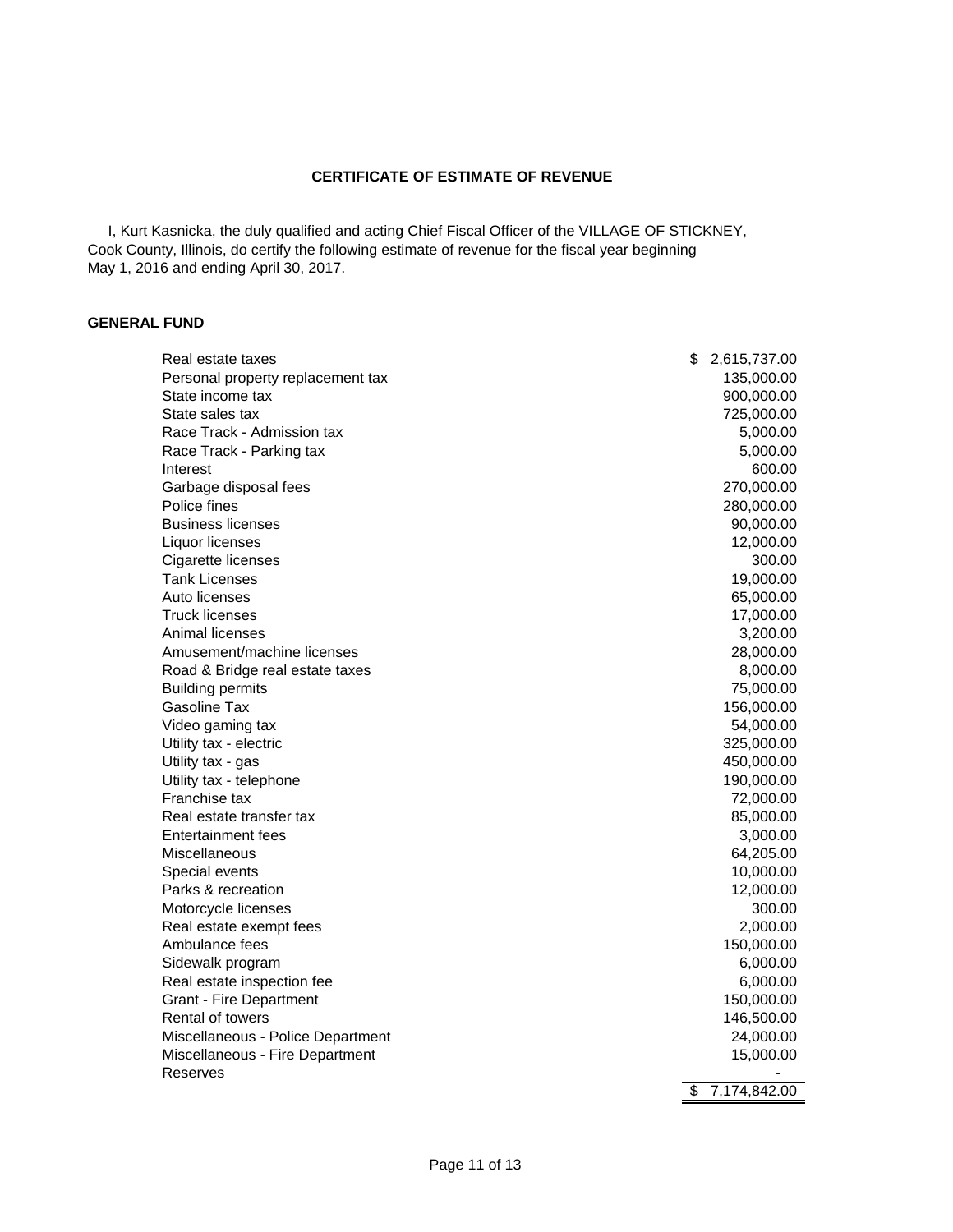## **WATER FUND**

|                     | Water Billings - Residential<br>Water Billings - Commercial<br>Water Billings - Industrial<br>Miscellaneous<br>Recycling fees<br>Interest<br>Reserves | \$       | 1,076,250.00<br>358,750.00<br>2,152,500.00<br>19,800.00<br>2,000.00<br>400.00 |
|---------------------|-------------------------------------------------------------------------------------------------------------------------------------------------------|----------|-------------------------------------------------------------------------------|
|                     |                                                                                                                                                       |          | \$3,609,700.00                                                                |
|                     | <b>BOND &amp; INTEREST FUND</b>                                                                                                                       |          |                                                                               |
|                     | Real estate taxes                                                                                                                                     | \$       | 783,293.00                                                                    |
|                     | <b>CAPITAL PROJECTS FUND</b>                                                                                                                          |          |                                                                               |
|                     | Grants<br>Interest<br>Transfer from Emergency Telephone System Fund<br>Reserves                                                                       | \$       | 154,500.00<br>500.00<br>18,000.00<br>227,000.00                               |
|                     |                                                                                                                                                       | \$       | 400,000.00                                                                    |
|                     | <b>MOTOR FUEL TAX FUND</b>                                                                                                                            |          |                                                                               |
|                     | <b>Motor Fuel Tax Allotments</b><br>Interest<br>Grants<br>Reserves                                                                                    | \$<br>\$ | 164,500.00<br>500.00<br>35,000.00<br>112,000.00<br>312,000.00                 |
|                     | <b>EMERGENCY TELEPHONE SYSTEM FUND</b>                                                                                                                |          |                                                                               |
|                     | 911 emergency surcharge tax                                                                                                                           | \$       | 60,000.00                                                                     |
| <b>1505 ACCOUNT</b> |                                                                                                                                                       |          |                                                                               |
|                     | <b>Seizures</b><br>Director of Illinois State Police<br>Reserves                                                                                      | \$       | 5,550.00<br>1,950.00<br>5,000.00                                              |
|                     |                                                                                                                                                       | \$       | 12,500.00                                                                     |
|                     | <b>POLICE REVENUE SHARING</b>                                                                                                                         |          |                                                                               |
|                     | Reserves                                                                                                                                              | \$       | 2,580.00                                                                      |
|                     |                                                                                                                                                       |          |                                                                               |